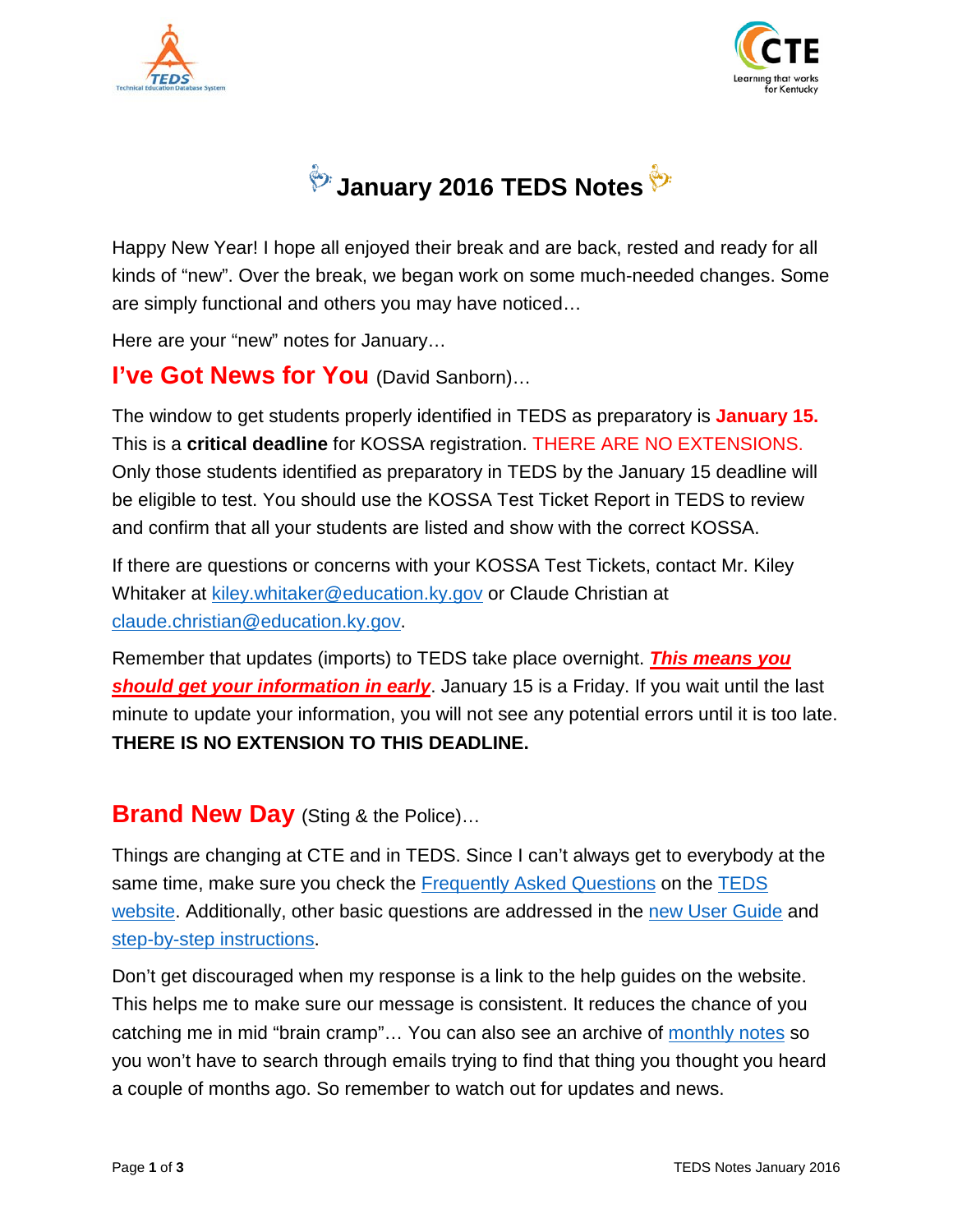



### **Something New** (The Clark Sisters)…

We have our new programmer and some much-needed updates are under way. Here are the first few that require your immediate attention.

#### 1. **FORGOT PASSWORD**

The "Forgot Password" link is now working. You no longer have to contact Claude to reset your password. Unless…

#### 2. **LOCKOUT SCRIPT**

If it has been 120 days or more since your last foray into TEDS, you are now locked out. Data security, especially around our TEDS student data, is extremely important. This new process will provide more effective monitoring of access to our student data.

#### 3. **INTERNET EXPLORER SECURITY**

Once we updated the TEDS server, there was a switch in the security setting for Internet Explorer. If you are getting a *'page cannot be displayed'* message, then you will need to enable **TLS 1.2**. *Enable the What!?!* No worries. It is easy.

- a. Go to Tools>Internet Options>Advanced
- b. Scroll down to Security
- c. Click the checkbox labeled "Use TLS 1.2" (pictured below).
- d. IF YOU DO NOT HAVE PERMISSIONS ON YOUR SCHOOL COMPUTER TO DO THIS, you may need to contact your helpdesk
- e. Alternatively, Google Chrome and Firefox should work without changes.



Page **2** of **3** TEDS Notes January 2016